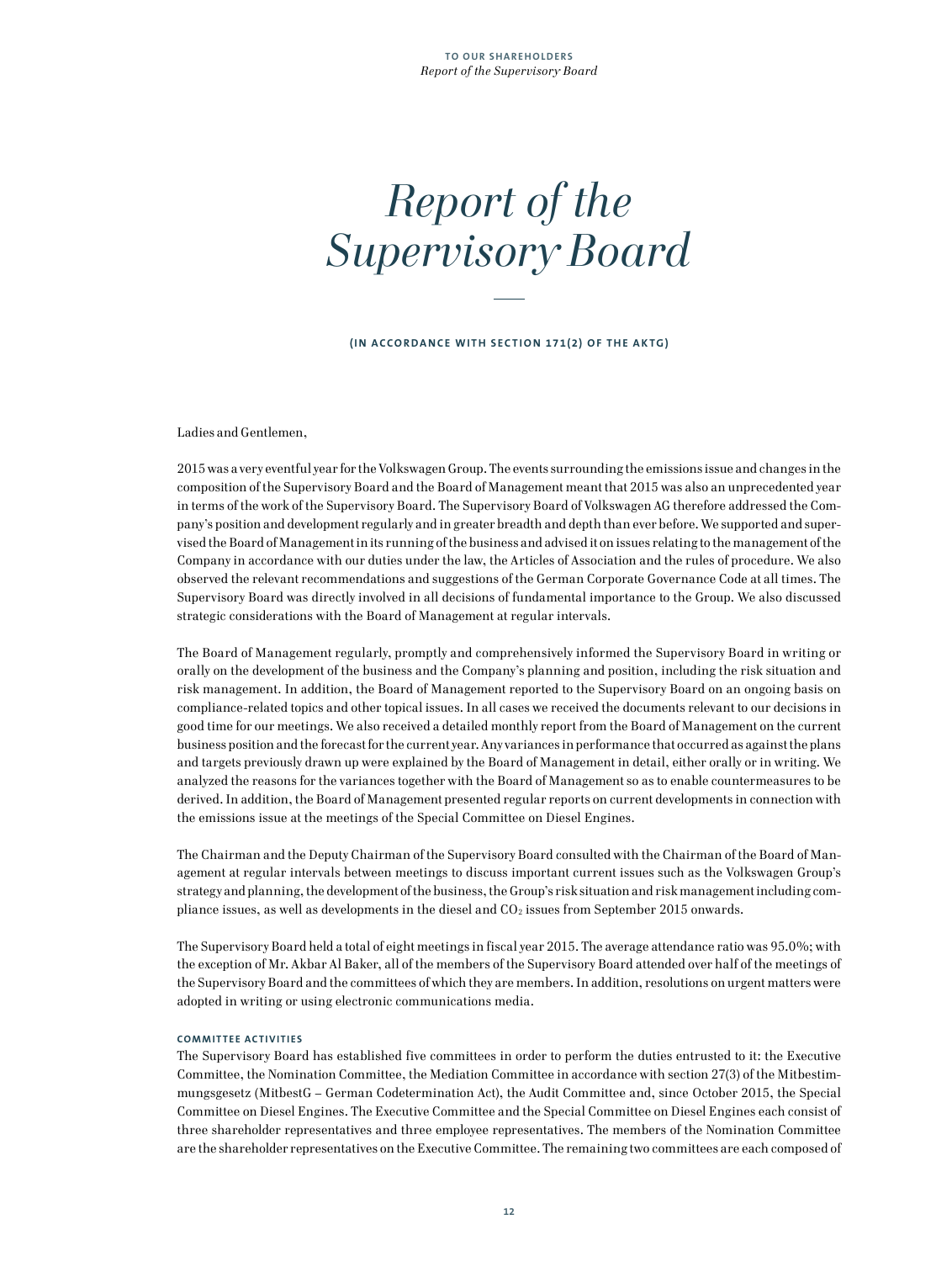two shareholder representatives and two employee representatives. The members of these committees as of December 31, 2015 are given on page 84 of this annual report.

The Executive Committee met twelve times during the past fiscal year. As well as discussing the composition of the Board of Management, these meetings primarily served to prepare in detail the resolutions by the Supervisory Board and to deal with contractual issues concerning the Board of Management other than remuneration. In addition, the Executive Committee addressed the events relating to the emissions issue in detail as from September 2015.

The Nomination Committee is responsible for proposing suitable candidates for the Supervisory Board to recommend for election to the Annual General Meeting. The Committee met three times in the reporting period.

The Mediation Committee did not have to be convened in 2015.

The Audit Committee held six meetings in fiscal year 2015. It focused primarily on the consolidated financial statements, risk management (including the internal control system), and the work performed by the Company's compliance organization. In addition, the Audit Committee addressed the Group's quarterly reports and the half-yearly financial report as well as current financial reporting issues and their examination by the auditors.

The Special Committee on Diesel Engines is responsible for coordinating all activities relating to the emissions issue. In particular, the Special Committee is tasked with reviewing the progress being made with the internal investigations. It also receives regular reports from the Board of Management about the latest developments. Finally, it is entrusted with examining any consequences of the findings. The Special Committee on Diesel Engines met on six occasions in fiscal year 2015 following its establishment October 7, 2015.

Furthermore, as a rule the shareholder and employee representatives met for separate preliminary discussions before each of the Supervisory Board meetings.

# **TOPICS DISCUSSED BY THE SUPERVISORY BOARD**

At the Supervisory Board meeting on February 27, 2015 following a detailed examination we approved the consolidated financial statements and the annual financial statements of Volkswagen AG for 2014 prepared by the Board of Management, as well as the combined management report. We also examined the dependent company report submitted by the Board of Management and came to the conclusion that there were no objections to be raised to the concluding declaration by the Board of Management in the report. Another agenda item was the remuneration system for the Board of Management. We also addressed the future structure and direction of the commercial vehicles business. In addition, we appointed Mr. Matthias Müller and Dr. Herbert Diess to the Group's Board of Management effective March 1, 2015 and July 1, 2015, respectively.

Two Supervisory Board meetings were held on May 4 and 5, 2015 in the context of Volkswagen AG's 2015 Annual General Meeting. These meetings focused on preparations for and the post-completion analysis of the 55th Annual General Meeting of Volkswagen AG on May 5, 2015. We also approved the creation of the integrated commercial vehicles group and the establishment of Truck & Bus GmbH as a new holding company for the MAN and Scania commercial vehicles brands.

At the Supervisory Board meeting on September 25, 2015, we addressed in detail the information available at the time on the irregularities discovered in relation to the nitrogen oxide emissions of certain diesel engines and discussed the establishment of the Special Committee on Diesel Engines. We also adopted resolutions to restructure the Company, including a new management structure in the Volkswagen Group and its brands, as well as in the North American region, which started being implemented in early 2016. We accepted Prof. Dr. Martin Winterkorn's offer to step down as Chairman of the Board of Management of Volkswagen AG. We appointed Mr. Matthias Müller as Chairman of the Board of Management of Volkswagen AG and resolved on other issues relating to the composition of the Board of Management. The Supervisory Board also defined a target quota for the Board of Management in accordance with the Gesetz für die gleichberechtigte Teilhabe von Frauen und Männern an Führungspositionen in der Privatwirtschaft und im öffentlichen Dienst (Act on the Equal Participation of Women and Men in Leadership Positions in the Private and Public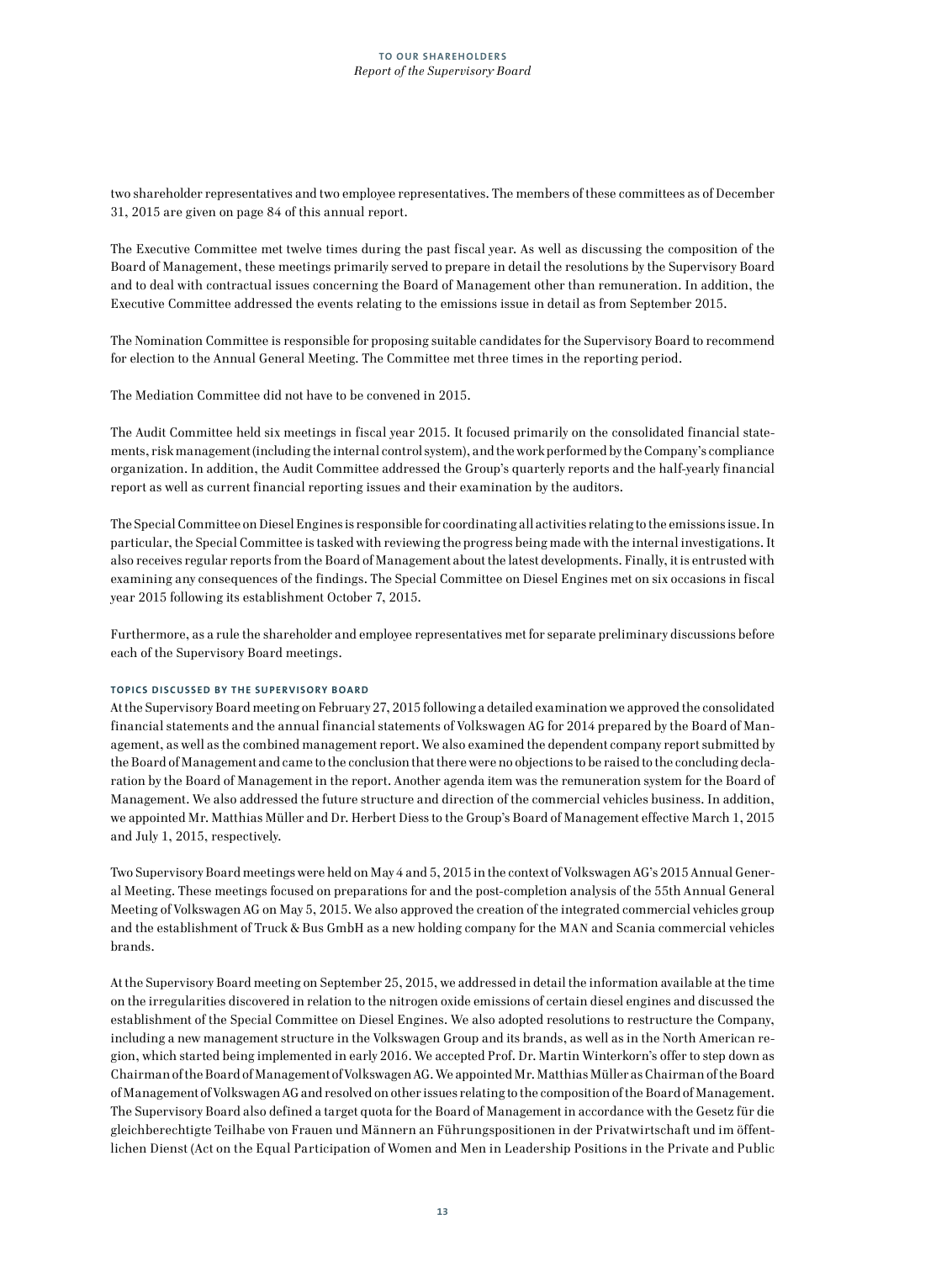### **TO OUR SHAREHOLDERS** *Report of the Supervisory Board*



## **HANS DIETER PÖTSCH**

Sectors): the Supervisory Board of Volkswagen AG set itself the long-term goal of increasing the proportion of female members on the Board of Management to 30%. Further information on this topic is contained in the Corporate Governance Report on page 63.

The Supervisory Board meeting on October 7, 2015 focused on the current state of affairs with respect to the diesel issue. We also resolved on the establishment of the Special Committee on Diesel Engines in this connection. In addition, we appointed Mr. Frank Witter to the Group Board of Management with responsibility for Finance and Controlling and elected Mr. Hans Dieter Pötsch as Chairman of the Supervisory Board. Mr. Pötsch was previously appointed by the court as a replacement member of the Supervisory Board, succeeding Ms. Julia Kuhn-Piëch.

Another Supervisory Board meeting on the emissions issue was held on November 9, 2015.

At the Supervisory Board meeting on November 20, 2015, we discussed in detail the Volkswagen Group's investment and financial planning for the period from 2016 to 2018. We also elected Mr. Jörg Hofmann as Deputy Chairman of the Supervisory Board. Mr. Hofmann was previously appointed by the court as a replacement member of the Supervisory Board, succeeding Mr. Berthold Huber. The meeting also focused on current information about the emissions issue and on issuing the annual declaration of conformity with the German Corporate Governance Code.

The Supervisory Board's last meeting in the reporting period was held on December 9, 2015. We addressed in detail the latest findings on the emissions issue. We also appointed Dr. Karlheinz Blessing as the member of the Board of Management with responsibility for Human Resources and Organization, effective January 1, 2016, as the successor to Dr. Horst Neumann.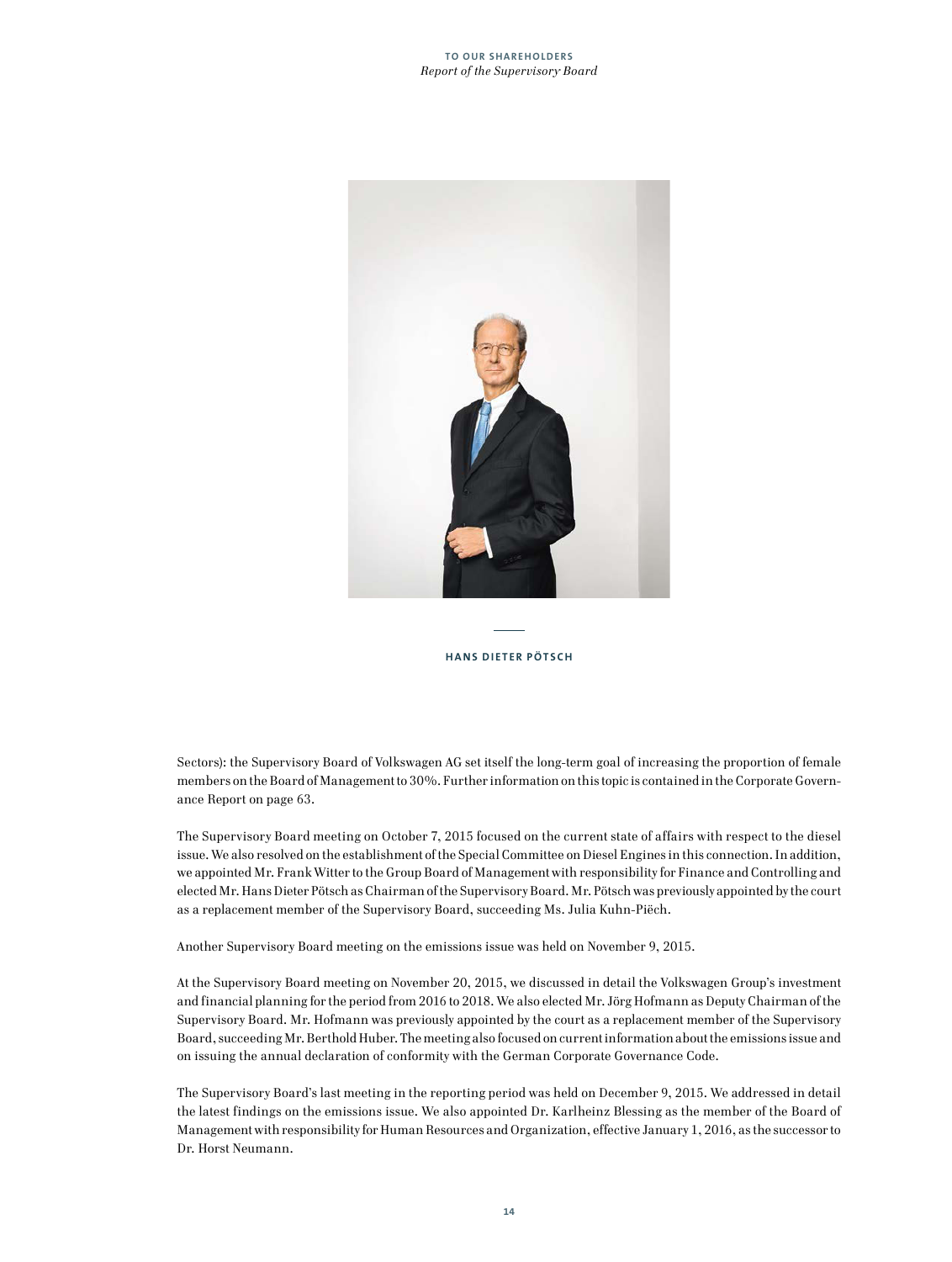Among other things, we decided to approve the sale of LeasePlan Corporation N.V. and to appoint Dr. Christine Hohmann-Dennhardt to the newly created Group Board of Management position for Integrity and Legal Affairs, effective January 1, 2016, in resolutions that were adopted by circulating written documents.

#### **CONFLICTS OF INTEREST**

At its meeting on November 19, 2015, the Executive Committee of the Supervisory Board addressed major shareholder business relationships. In this context, the Executive Committee granted approvals to transactions with the State of Lower Saxony. Executive Committee member Mr. Stephan Weil is Minister-President of the State of Lower Saxony and took part in the votes. The Executive Committee members were guided exclusively by the interests of the Company when voting. No material conflicts of interest were discernible in this respect. All approvals were granted unanimously.

No other discernible conflicts of interest were reported or arose in the reporting period.

# **CORPORATE GOVERNANCE AND DECLARATION OF CONFORMITY**

The Supervisory Board meeting on November 20, 2015 focused on the implementation of the recommendations and suggestions of the German Corporate Governance Code at the Volkswagen Group. We discussed in detail the version of the German Corporate Governance Code dated May 5, 2015, as published by the relevant government commission on June 12, 2015, and issued the annual declaration of conformity with the recommendations of the German Corporate Governance Code in accordance with section 161 of the Aktiengesetz (AktG – German Stock Corporation Act) together with the Board of Management. On March 14, 2016, and April 22, 2016, the Board of Management and the Supervisory Board of Volkswagen AG each issued a supplement to the declaration of conformity.

The joint declarations of conformity by the Board of Management and the Supervisory Board are permanently available at www.volkswagenag.com/ir. Additional information on the implementation of the recommendations and suggestions of the German Corporate Governance Code can be found in the corporate governance report starting on page 60 and in the notes to the consolidated financial statements on page 299 of this annual report.

# **MEMBERS OF THE SUPERVISORY BOARD AND BOARD OF MANAGEMENT**

Prof. Dr. Ferdinand K. Piëch stepped down as Chairman and as a member of the Supervisory Board of Volkswagen AG and from all of his offices on the supervisory boards of Volkswagen Group companies on April 25, 2015. Ms. Ursula Piëch also stepped down from all of her supervisory board offices in the Volkswagen Group on the same day. Mr. Berthold Huber, the Deputy Chairman of the Supervisory Board, assumed the chairmanship of the Supervisory Board temporarily until the election of a new chairman.

On April 30, 2015, Dr. Louise Kiesling and Ms. Julia Kuhn-Piëch were appointed to the Supervisory Board of Volkswagen AG as shareholder representatives, effective the same day, by the court on the application of the Board of Management of Volkswagen AG in accordance with section 104 of the AktG.

Dr. Hussain Ali Al-Abdulla's scheduled term of office on the Supervisory Board of Volkswagen AG expired at the end of the 55th Annual General Meeting on May 5, 2015. The Annual General Meeting elected Dr. Al-Abdulla to the Supervisory Board for a further full term of office as a shareholder representative. Mr. Ahmad Al-Sayed stepped down as a shareholder representative on the Supervisory Board of Volkswagen AG as of the end of the Annual General Meeting. The Annual General Meeting elected Mr. Akbar Al Baker to replace him for the remainder of his term of office.

In accordance with section 104 of the AktG, the court appointed Mr. Uwe Hück, Chairman of the General and Group Works Councils of Dr. Ing. h.c. F. Porsche AG, to the Supervisory Board of Volkswagen AG as an employee representative effective July 1, 2015. He replaces Mr. Jürgen Dorn, who stepped down as of June 30, 2015.

On October 7, 2015, Mr. Hans Dieter Pötsch, who had previously resigned from his office as the member of the Board of Management with responsibility for Finance and Controlling, was appointed to the Supervisory Board of Volkswagen AG by the court as a replacement shareholder representative in accordance with section 104 of the AktG. Mr. Pötsch replaced Ms. Julia Kuhn-Piëch, who stepped down from the Supervisory Board with effect from October 1, 2015. At its meeting on October 7, 2015, the Supervisory Board elected Mr. Pötsch as its Chairman with immediate effect.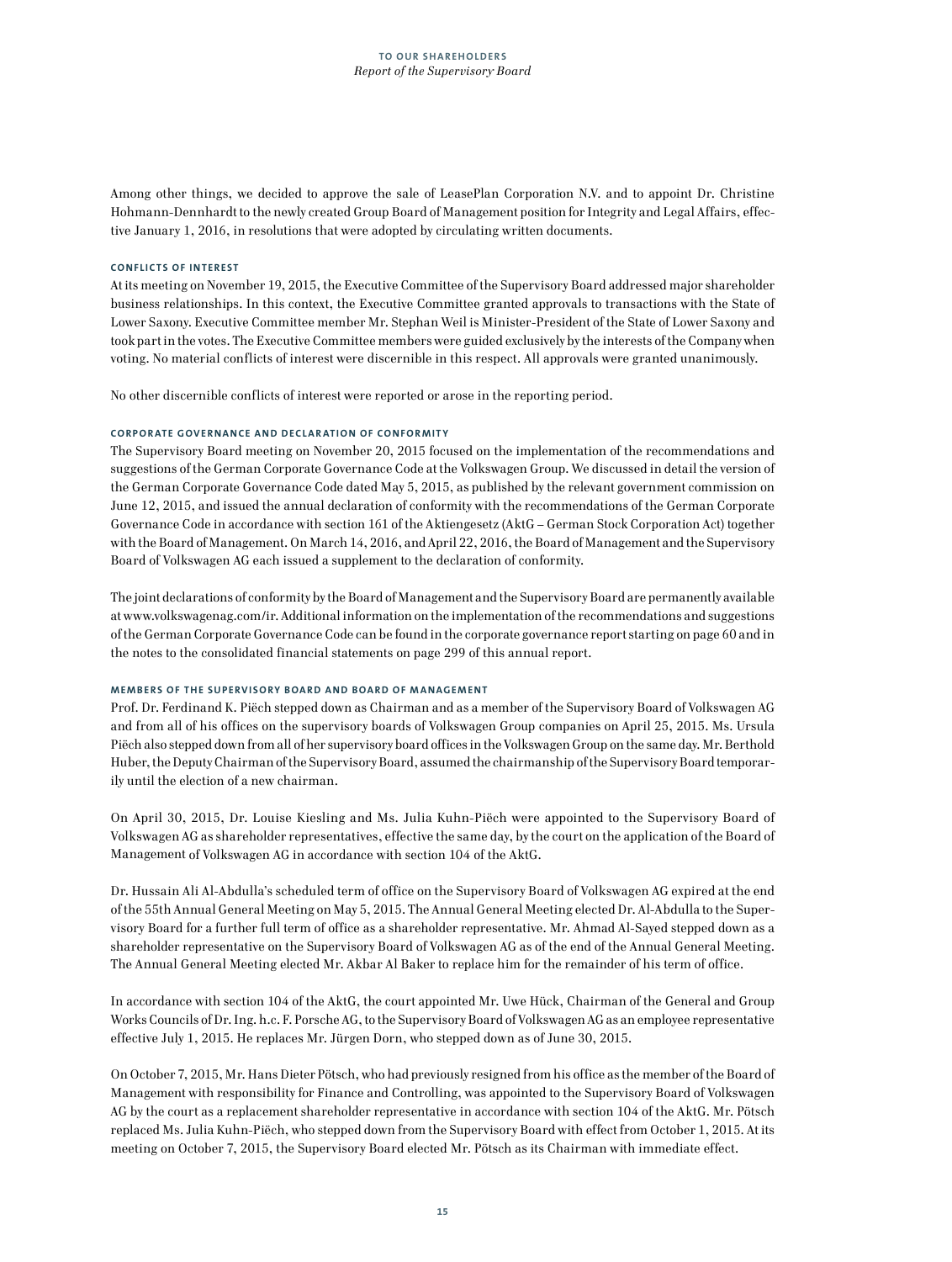Mr. Berthold Huber and Mr. Hartmut Meine stepped down as employee representatives on the Supervisory Board of Volkswagen AG effective November 19, 2015 and November 21, 2015, respectively. The court appointed Mr. Jörg Hofmann, first chairman of IG Metall, and Mr. Johan Järvklo, chairman of IF Metall at Scania AB, as their replacements effective November 20, 2015 and November 22, 2015, respectively, in accordance with section 104 of the AktG.

Mr. Andreas Renschler has been the member of the Group Board of Management responsible for Commercial Vehicles since February 1, 2015 as the successor to Dr. Leif Östling. Dr. Östling stepped down from the Group Board of Management on February 28, 2015.

At its meeting on February 27, 2015, the Supervisory Board of Volkswagen AG appointed Mr. Matthias Müller as member of the Board of Management of Volkswagen AG with responsibility as "Chairman of the Board of Management of Dr. Ing. h.c. F. Porsche AG", effective March 1, 2015.

At the same meeting, the Supervisory Board resolved to appoint Dr. Herbert Diess as a member of the Board of Management of Volkswagen AG in his role as chairman of the brand board of management of Volkswagen Passenger Cars, effective July 1, 2015.

The Chairman of the Board of Management of Volkswagen AG, Prof. Dr. Martin Winterkorn, stepped down on September 25, 2015. The Supervisory Board of Volkswagen AG appointed Mr. Matthias Müller as the new Chairman of the Board of Management of Volkswagen AG with effect from September 26, 2015.

Mr. Christian Klingler, member of the Board of Management of Volkswagen AG with responsibility for Sales and Marketing, stepped down with effect from September 25, 2015.

On October 7, 2015, the Supervisory Board appointed Mr. Frank Witter, previously Chairman of the Board of Management of Volkswagen Financial Services AG, as member of the Board of Management of Volkswagen AG with responsibility for Finance and Controlling, as the successor to Mr. Pötsch.

Dr. Horst Neumann, member of the Board of Management of Volkswagen AG with responsibility for Human Resources and Organization, retired on November 30, 2015. The Supervisory Board appointed Dr. Karlheinz Blessing as his successor, effective January 1, 2016.

With effect from January 1, 2016, Dr. Christine Hohmann-Dennhardt took up the newly created Integrity and Legal Affairs position on the Board of Management of Volkswagen AG.

Our sincere thanks go to all of the departing members of the Supervisory Board and the Board of Management for their work.

Former Supervisory Board member Mr. Heinrich Söfjer died on June 30, 2015 aged 64. Mr. Söfjer's tremendous initiative and outstanding dedication enabled him to play an active role in shaping the work of the Supervisory Board during his term of office from 2007 to 2010. We will honor his memory.

# **AUDIT OF THE ANNUAL AND CONSOLIDATED FINANCIAL STATEMENTS**

The Annual General Meeting of Volkswagen AG on May 5, 2015 elected PricewaterhouseCoopers Aktiengesellschaft Wirtschaftsprüfungsgesellschaft as auditors for fiscal year 2015, in line with our proposal. The auditors audited the annual financial statements of Volkswagen AG, the consolidated financial statements of the Volkswagen Group and the combined management report, and issued unqualified audit reports in each case.

In addition, they analyzed the risk management and internal control systems, concluding that the Board of Management had taken the measures required by section 91(2) of the AktG to ensure early detection of any risks endangering the continued existence of the Company. The Report by Volkswagen AG on Relationships with Affiliated Companies in Accordance with Section 312 of the AktG for the period from January 1 to December 31, 2015 (dependent company